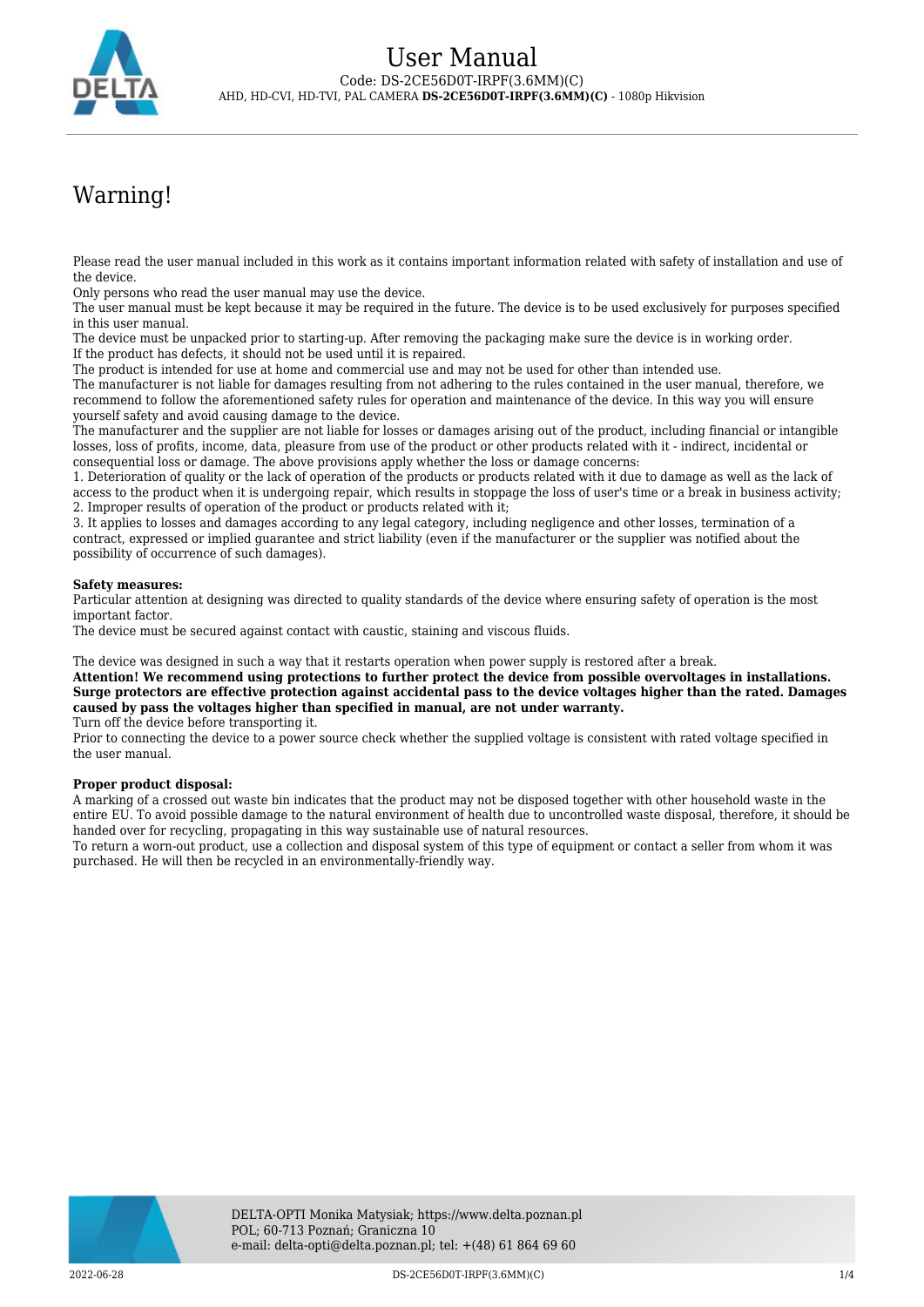

## User Manual Code: DS-2CE56D0T-IRPF(3.6MM)(C) AHD, HD-CVI, HD-TVI, PAL CAMERA **DS-2CE56D0T-IRPF(3.6MM)(C)** - 1080p Hikvision

Megapixel camera with Progressive scan CMOS sensor and AHD / HD-CVI / HD-TVI / PAL.

The AHD / HD-CVI / HD-TVI interface allows to transmission of analog video signal via coaxial cable in max. 8 Mpx (4K) resolution. During transmission there are no delays and is maintained the original, high quality image.

The change of the AHD / HD-CVI / HD-TVI / PAL standard is done with the corresponding button by keeping it pressed for approx. 5 seconds. In the case of video transmission using a twisted pair cable and matching transformers (balun), be aware of the possibility of signal reflections and interfering signals.



| Standard:                        | AHD / HD-CVI / HD-TVI / CVBS                                                                                                                                                                                                                                                                             |
|----------------------------------|----------------------------------------------------------------------------------------------------------------------------------------------------------------------------------------------------------------------------------------------------------------------------------------------------------|
| Sensor:                          | Progressive Scan CMOS                                                                                                                                                                                                                                                                                    |
| Matrix size:                     | $2.1$ Mpx                                                                                                                                                                                                                                                                                                |
| Resolution:                      | 1920 x 1080 - 1080p                                                                                                                                                                                                                                                                                      |
| Range of IR illumination:        | 20 <sub>m</sub>                                                                                                                                                                                                                                                                                          |
| IR illuminator power adjustment: | Automatic                                                                                                                                                                                                                                                                                                |
| Lens:                            | 3.6 mm                                                                                                                                                                                                                                                                                                   |
| View angle:                      | • 80 ° (manufacturer data)<br>• 76 ° (our tests result)                                                                                                                                                                                                                                                  |
| Video output:                    | AHD / HD-CVI / HD-TVI / CVBS, 1 Vpp / 75 $\Omega$                                                                                                                                                                                                                                                        |
| Main features:                   | • 2D-DNR - Digital Noise Reduction<br>• D-WDR - Wide Dynamic Range<br>• BLC - Back Light Compensation<br>• HLC - High Light Compensation (spot)<br>• ICR - Movable InfraRed filter<br>• Day/night mode<br>• AGC - Automatic Gain Control<br>• Auto White Balance<br>• Sharpness - sharper image outlines |
| OSD menu:                        |                                                                                                                                                                                                                                                                                                          |
| "Index of Protection":           |                                                                                                                                                                                                                                                                                                          |
| Power supply:                    | 12 V DC / 190 mA                                                                                                                                                                                                                                                                                         |
| Power consumption:               | $\leq$ 2.2 W                                                                                                                                                                                                                                                                                             |



DELTA-OPTI Monika Matysiak; https://www.delta.poznan.pl POL; 60-713 Poznań; Graniczna 10 e-mail: delta-opti@delta.poznan.pl; tel: +(48) 61 864 69 60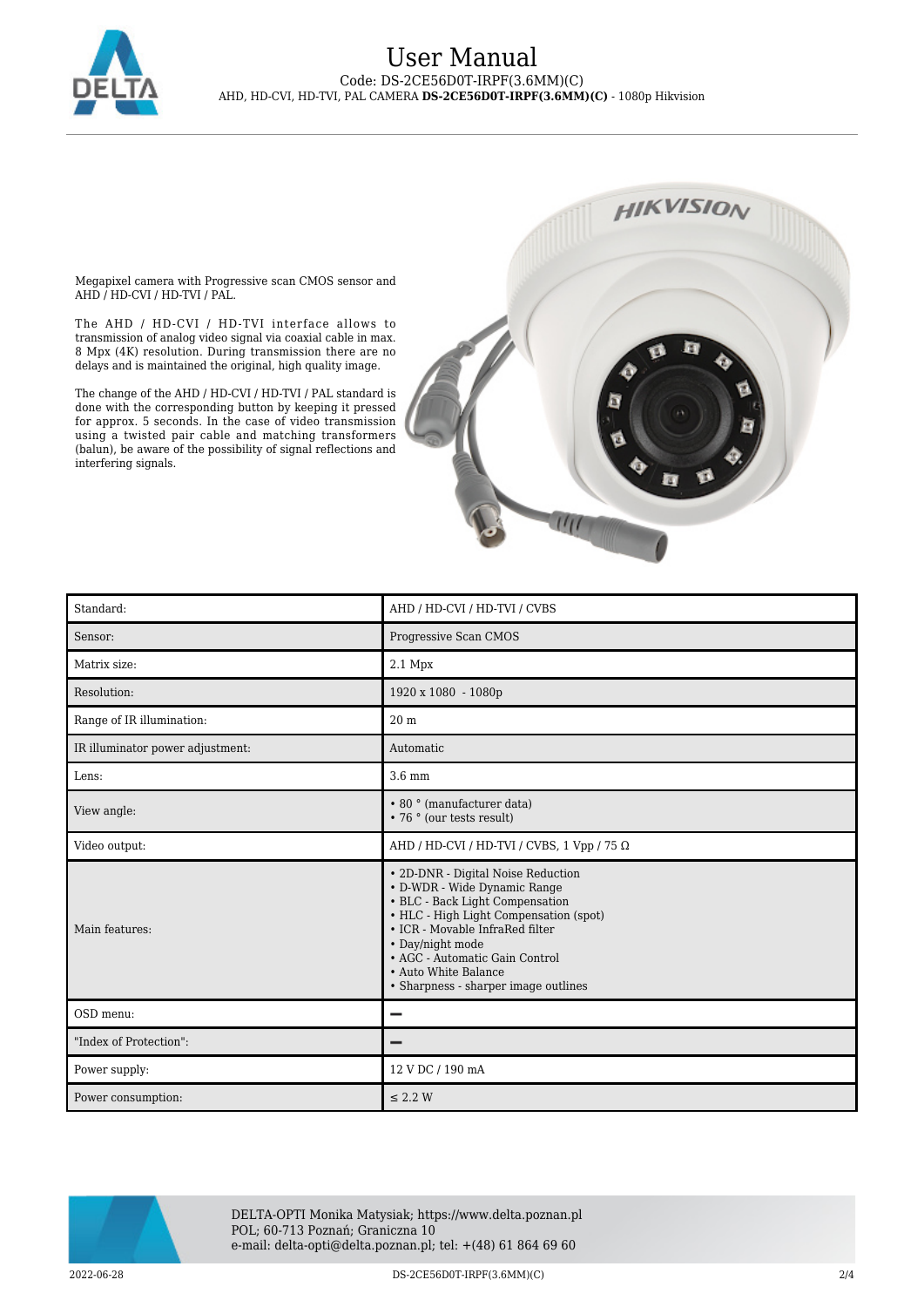

# User Manual Code: DS-2CE56D0T-IRPF(3.6MM)(C) AHD, HD-CVI, HD-TVI, PAL CAMERA **DS-2CE56D0T-IRPF(3.6MM)(C)** - 1080p Hikvision

| Housing:              | Dome, Plastic   |
|-----------------------|-----------------|
| Vandal-proof:         | -               |
| Color:                | White           |
| Operation temp:       | $-40 °C  60 °C$ |
| Weight:               | $0.13$ kg       |
| Dimensions:           | Ø 90 x 70 mm    |
| Manufacturer / Brand: | Hikvision       |
| <b>SAP Code:</b>      | 300613468       |
| Guarantee:            | 3 years         |

Camera is out from clamping ring:



Dimensions: